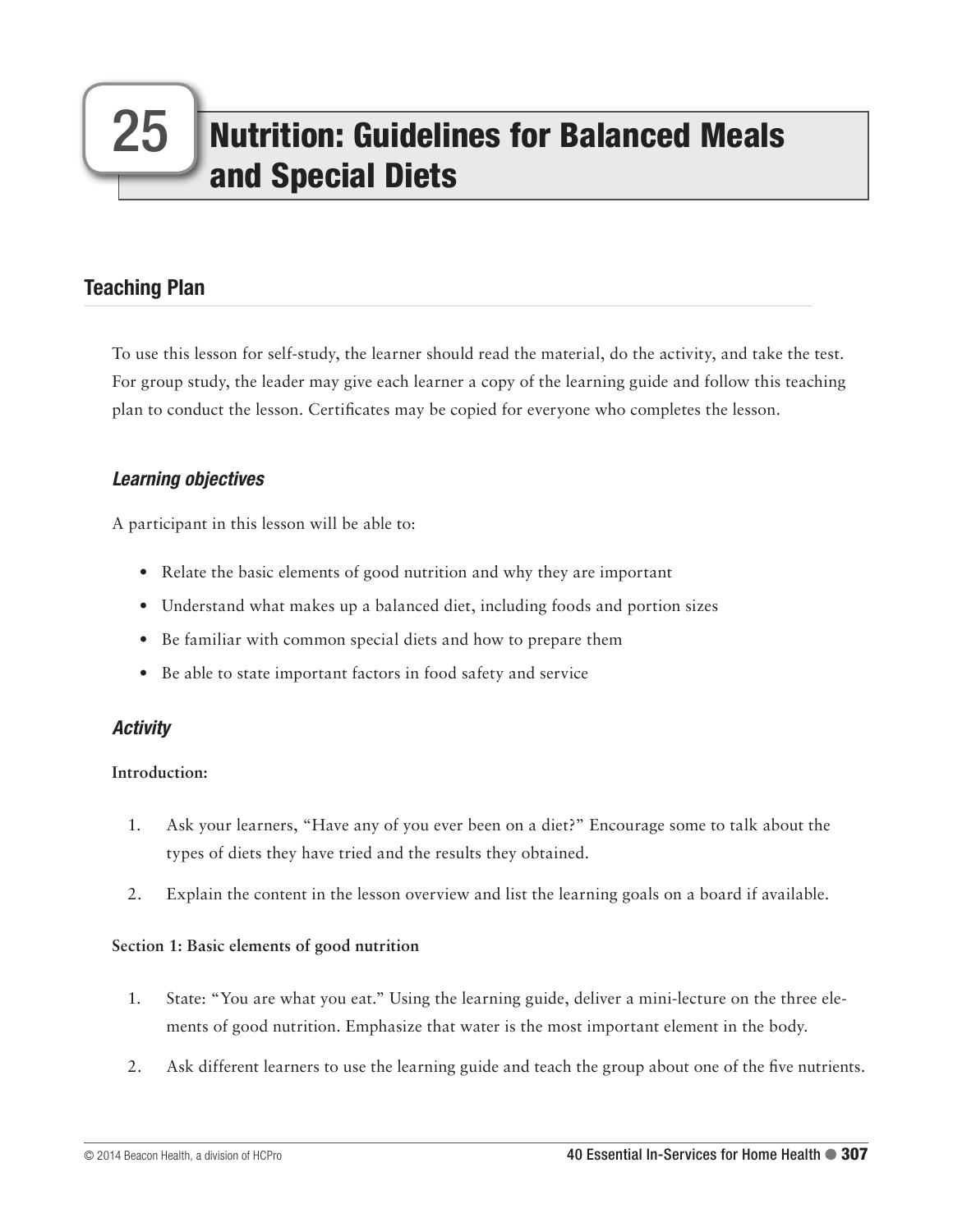#### **Section 2: The balanced diet**

- 1. Use the picture of the USDA Food Pyramid to illustrate the content in the learning guide. Point to each food picture and ask the learners to tell you how many servings of each one are needed every day.
- 2. Explain that the sixth group, fats, oils, and sweets, contains fat that is necessary in limited amounts only. Too much fat can be harmful, and most Americans obtain sufficient quantities in the other foods we eat.
- 3. Emphasize that calorie needs vary by size, weight, age, and activity. A small female should use the smaller number of recommended servings.
- 4. Discuss the serving size examples listed in the learning guide. Point out that most fast food hamburgers contain at least 4 oz. of meat, so that a small person who needs only 2 two-ounce servings of meat per day will receive the entire allotment with one hamburger.
- 5. Emphasize that elderly people have the same needs for nutrients, water, and fiber but have a decreased sense of taste. Everything they eat should have good nutrient value.
- 6. If time allows, ask the learners to use the balanced diet and serving sizes to write a one-day meal plan using foods they like. Discuss.

#### **Section 3: Special diets**

1. Review the six types of special diets in the learning guide, and add others that you use.

#### **Section 4: Food safety and serving tips**

1. Discuss the content in food safety and serving tips and allow time for questions.

#### *Conclusion*

Have participants take the test. Review the answers together. Award certificates to those who answer at least seven (70%) of the test questions correctly.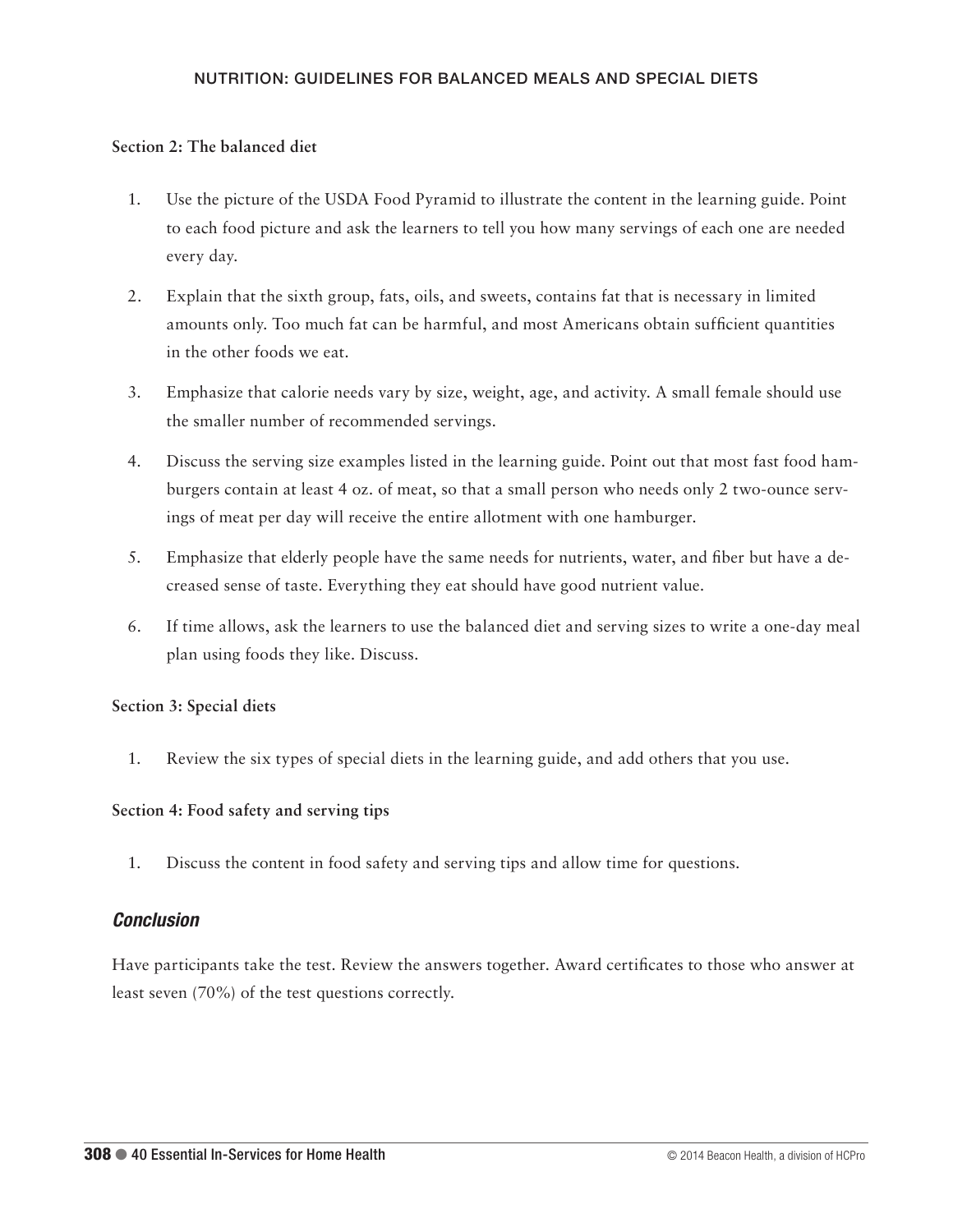## *Test answers*

- 1. a
- 2. a
- 3. c
- 4. a
- 5. b
- 6. d
- 7. c
- 8. b
- 9. d
- 10. c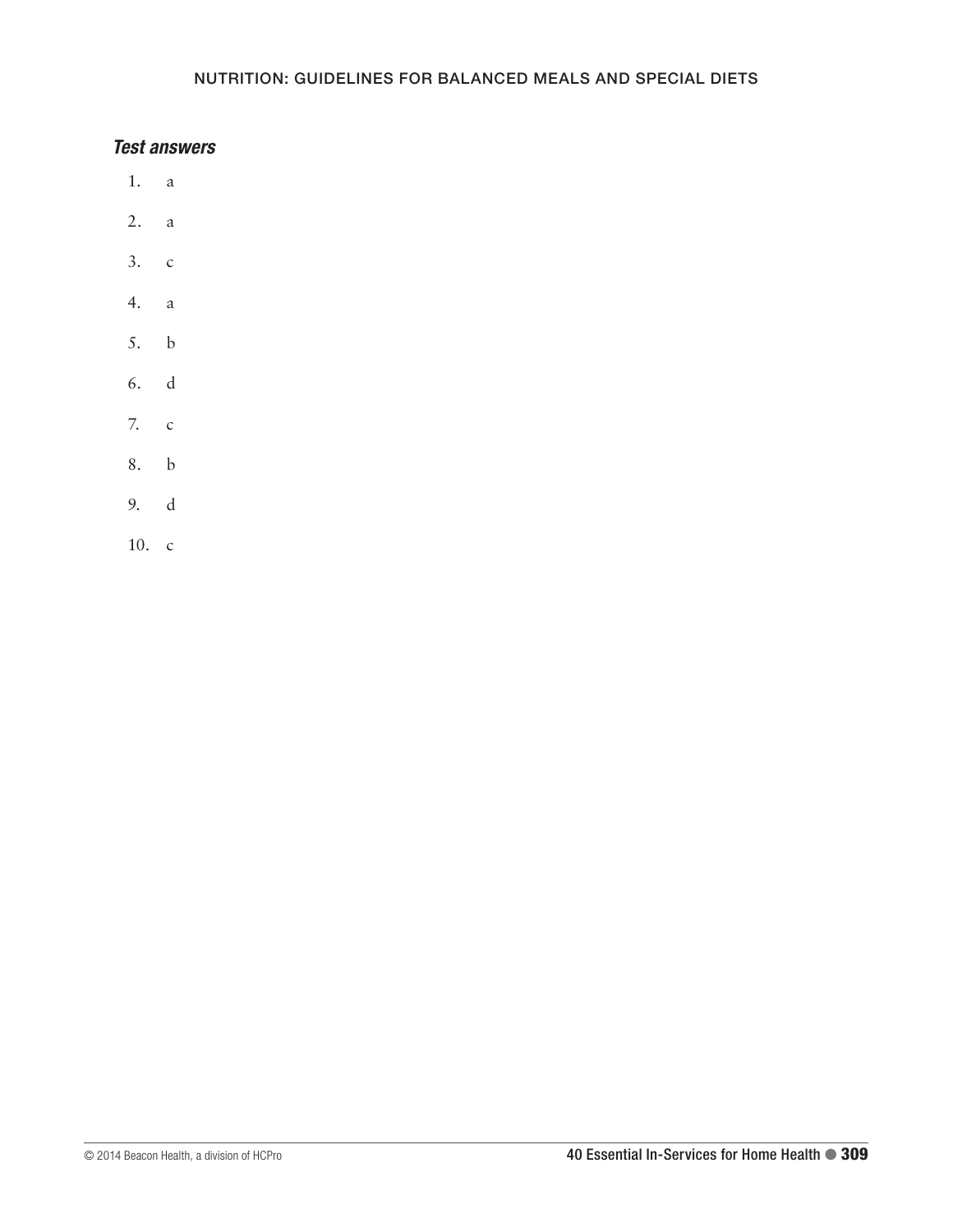# Nutrition: Guidelines for Balanced Meals and Special Diets

# Basic Elements of Good Nutrition

Everybody needs the right amount of nutrients. **Nutrients** are the elements of food used by the body for energy, maintenance, healing, and growth. They include:

- **• Proteins** for growth of muscle and body tissue
	- Sources: meat, fish, eggs, milk, peas, beans, nuts
- **• Carbohydrates** for energy
	- Sources: bread, grains, cereals, potatoes, peas, beans
- **• Fats** for warmth, vitamin storage, and energy
	- Sources: meat, dairy products, vegetable oils, egg yolks
- **• Vitamins** for healthy functioning of body systems
	- Sources: fruit, vegetables, meat, dairy products
- **• Minerals** for growth, strength, healthy blood, bones, and body system functions
	- Sources: fruit, vegetables, meat, fish, dairy products, grains

#### *Fiber*

Fiber is important for digestion and waste elimination. Sources include cereals, grains, fruits, and vegetables.

#### Fluid Needs

Body weight  $= 2/3$  water Daily need =  $80$  oz. fluid intake  $(8-10)$  glasses) Fluid intake should equal fluid output Too much water loss = Dehydration

Not enough water loss = Edema Urine = 40% of fluid output Evaporation  $= 60\%$  of fluid output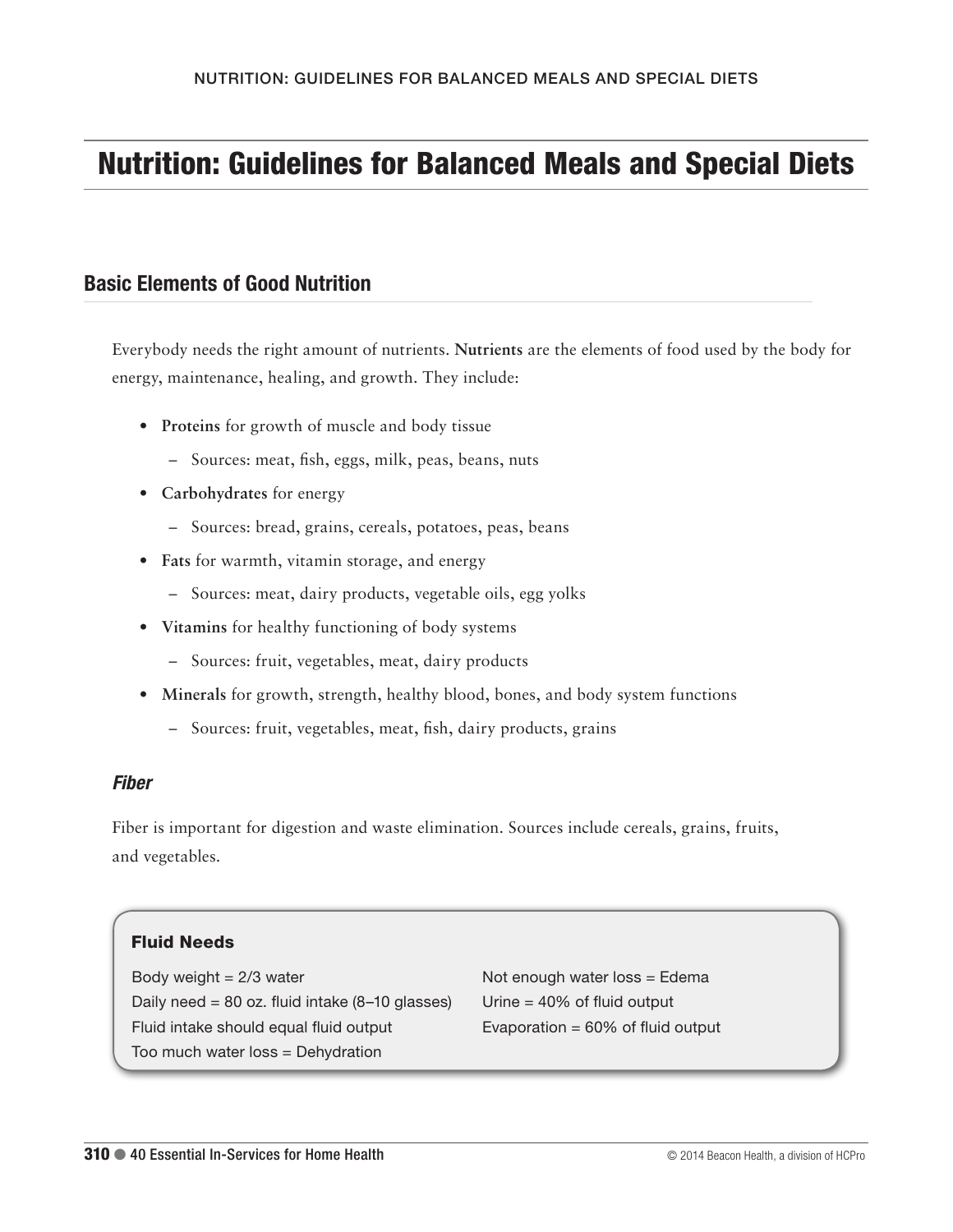# *The balanced diet*

The USDA recommends to fill plates ½ full of fruits and vegetables. The MyPlate icon is now used instead of the food pyramid.



We all need balanced intake from six groups:

- 1. Breads, cereals, rice, pasta (6–11 servings)
- 2. Vegetables (3–5 servings)
- 3. Fruits (2–4 servings)
- 4. Meat, poultry, fish, beans, eggs, nuts (2–3 servings)
- 5. Milk, yogurt, cheese (2–3 servings)

#### AND

6. Limited intake of fats, oils, and sweets

Using a variety of different foods within these groups ensures balance and good nutrition.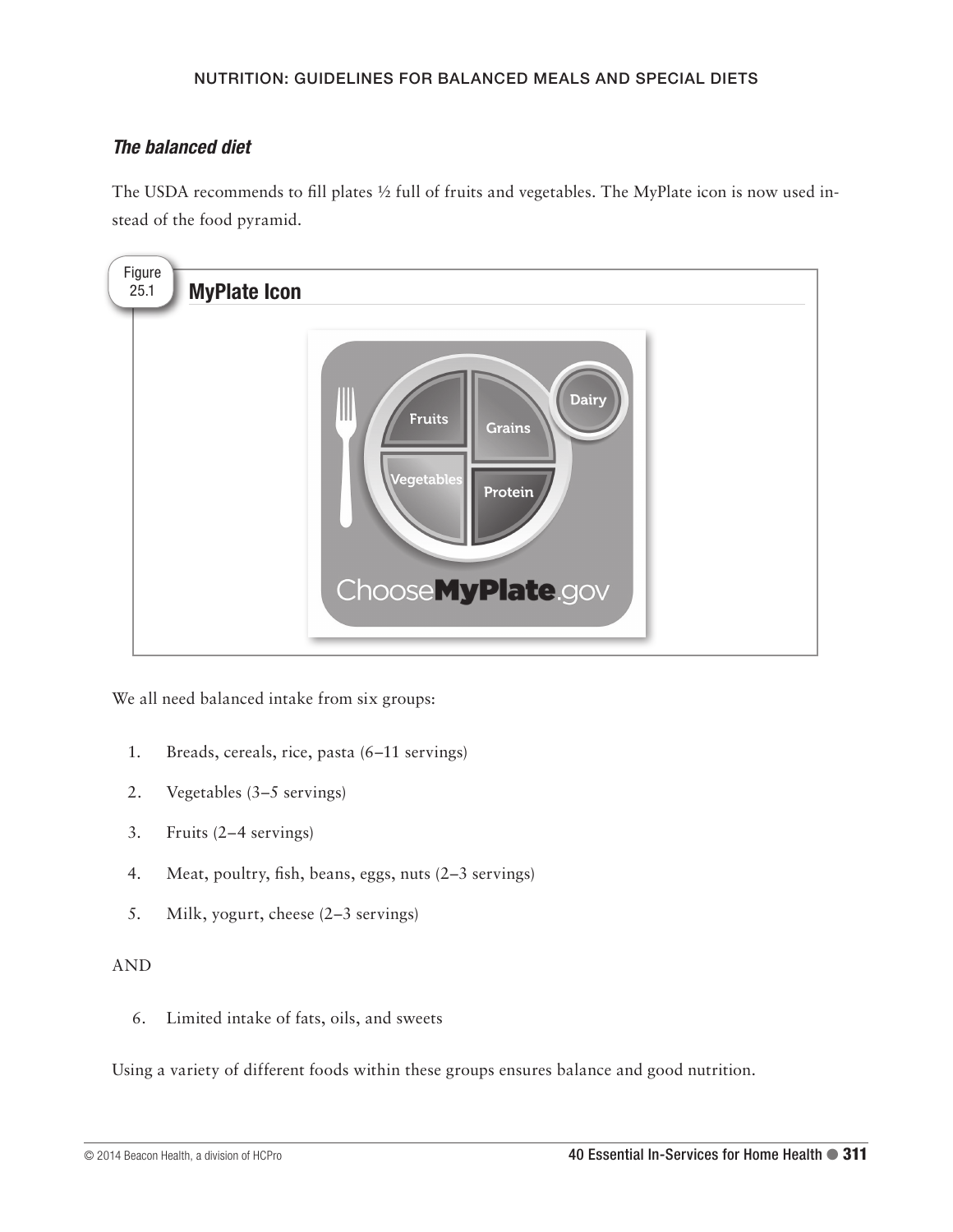#### *What's a serving?*

- 1 serving of breads, cereals, rice, pasta (carbohydrates) = 1 slice bread or 1 tortilla,  $\frac{1}{2}$  cup cooked rice or pasta, 1 oz. dry cereal
- 1 serving of vegetables = 1 cup leafy vegetables (salad), 10 french fries,  $\frac{1}{2}$  cup cooked vegetables, ½ cup vegetable juice
- 1 serving of fruit  $= \frac{1}{2}$  cup canned, fresh, or frozen fruit, 1 medium (about the size of a baseball) apple, orange, or banana, ½ cup fruit juice
- 1 serving of protein meat, poultry, fish, beans, peanut butter, eggs (protein) =  $2-3$  oz. meat, poultry, fish, ½ cup dry beans or peas, 2 tablespoons peanut butter, 1 egg
- 1 serving of milk, yogurt, cheese  $= 1$  cup milk, 8 oz. yogurt, 1.5 oz. cheddar cheese

Calories are the amount of energy in food. Calorie need varies by size, weight, age, and activity. Body metabolism slows as we age, so the elderly require fewer calories. However, the need for water, fiber, and all nutrients remains the same in older people—so eating healthy food is more important!

# Special Diets

Many people have special dietary needs because of illness, surgery, or ongoing conditions. Be sure you know the type of diet every patient is supposed to be eating. Mistakes on special diets can have serious results and cause many problems for the patient.

#### *Low salt*

Low salt diets, also referred to as restricted sodium or low NA (the chemical abbreviation for salt or sodium). Many people with heart or kidney disease or high blood pressure must eat this way.

#### **Guidelines:**

- Little or no salt is used in preparing food
- No salt should be added by the patient
- Salty snacks are not allowed (potato chips, pretzels)
- Condiments that contain salt may be prohibited (ketchup, mustard, margarine)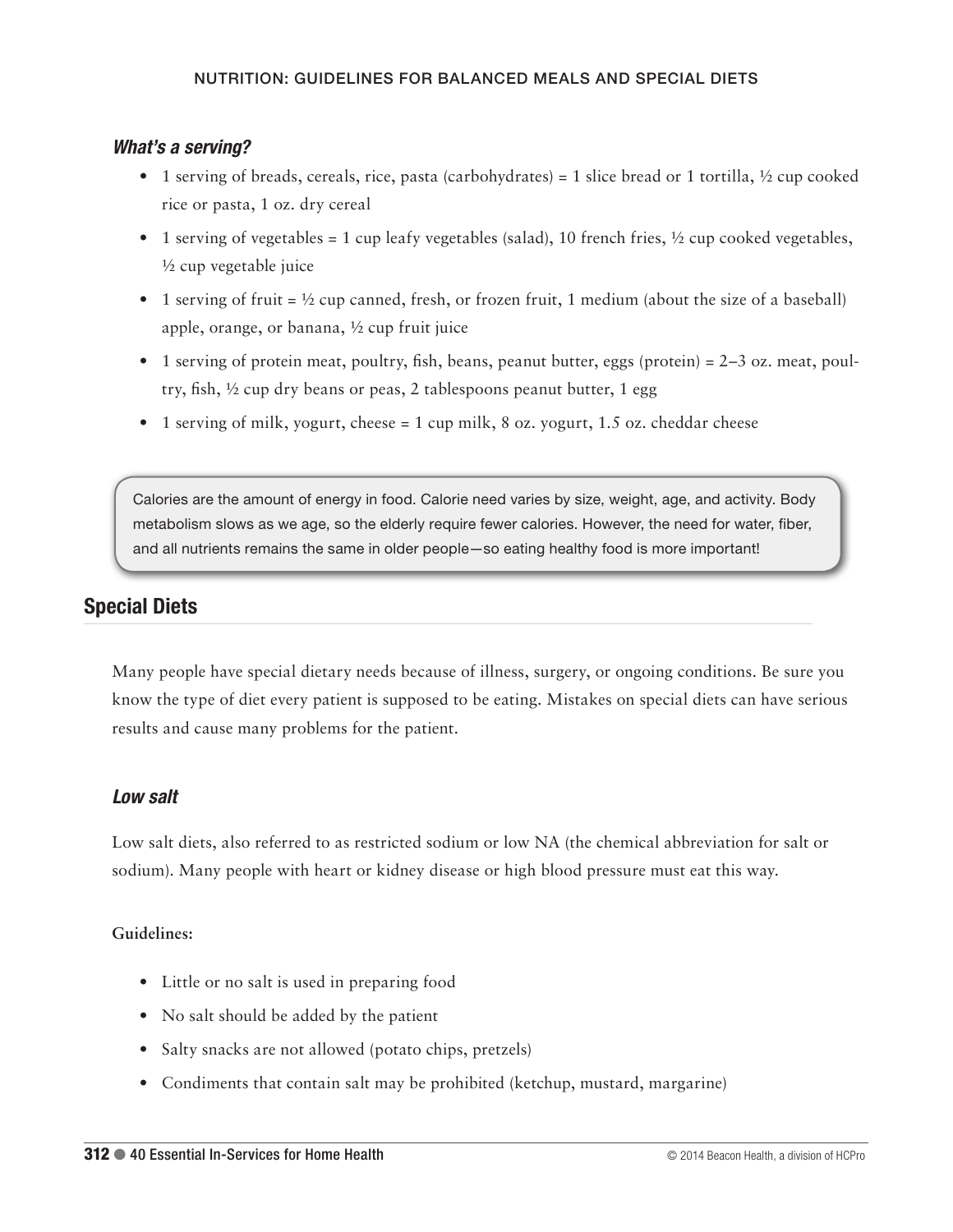#### *Low fat (also low cholesterol)*

Low-fat diets are often recommended for people with heart disease or obesity.

#### **Guidelines:**

- Eat low-fat foods like chicken, vegetables, fruits, pasta, and cereal
- Do not eat fatty foods like ice cream, egg yolks, bacon, and sausage (or eat in very small amounts rarely)

#### *Soft*

This diet helps people who have difficulty chewing or suffer from certain kinds of stomach trouble. Eat cooked vegetables, ground meat, fish, and pureed foods.

#### *Diabetic*

It is important for people with diabetes to eat the right foods, whether or not they are taking insulin or other medicine to control their diabetes. A diabetic patient should have a diet plan designed especially for him or her by a doctor or nutritionist. It will specify certain amounts of carbohydrates, proteins, and fats.

#### *High protein*

A patient who has just had surgery or who has a wound often needs high protein to speed healing. To get protein, eat lots of meat, fish, eggs, beans, peas, and dairy products

#### *Liquid diets*

Full liquid includes all liquids, such as strained soups, milk, and ice cream. Clear liquid includes only liquids you can see through, such as water, tea, apple juice, clear broth, and black coffee (no cream or milk)

Taste tip: Elderly people have a decreased sense of taste and often their stomachs can't handle spicy foods. Fresh, tasty foods with creative seasoning will help them get the nutrients they need.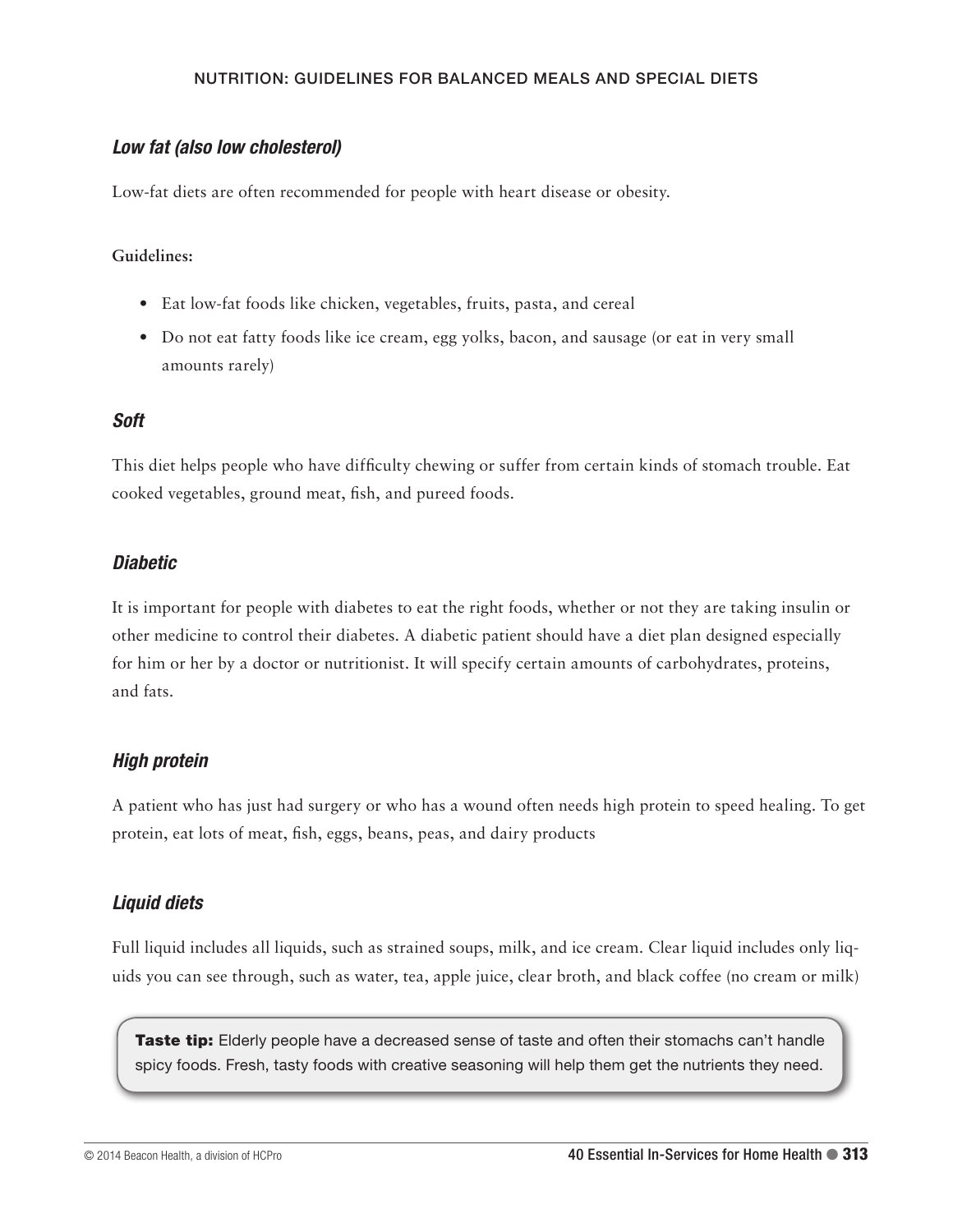# Serving Tips

If a patient has impaired vision, identify the foods on his plate by using the clock face: "Your pork chop is at 3 o'clock, your mashed potatoes are at 6 o'clock, and your pudding is in a separate dish above the plate at 12 o'clock."

When feeding a patient, identify the foods and ask the patient what food he wants next. Offer seasonings if allowed. Offer liquids often, using a different straw for each liquid. Allow hot liquids to cool. Offer one bite at a time, using a spoon two-thirds full. Serve hot foods hot and cold foods cold!

# Food Safety

To avoid food poisoning:

- Never undercook meat—cook until meat temperature is 165 degrees to kill the bacteria
- Refrigerated foods must be kept below 45 degrees
- Thaw frozen foods quickly and cook them before they reach room temperature
- Foods that will spoil at room temperature should be prepared last
- Keep fresh foods separate from each other and use different surfaces and utensils when preparing each one
- Cover unserved portions to prevent contamination
- Cool leftovers quickly, refrigerate in small containers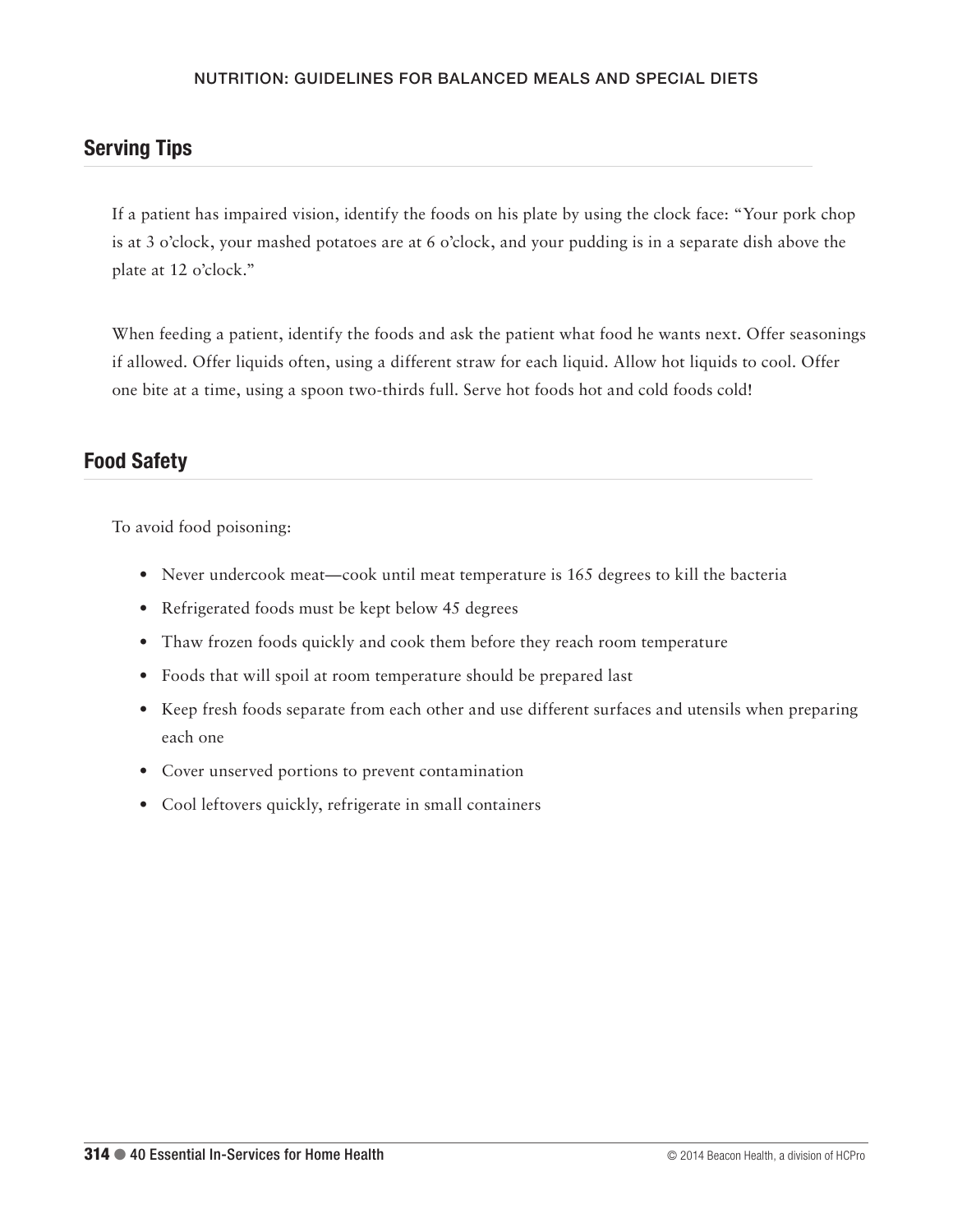|    | <b>TEST</b>                             | <b>Nutrition</b>                                                                   |    |                  |                                                   |  |  |
|----|-----------------------------------------|------------------------------------------------------------------------------------|----|------------------|---------------------------------------------------|--|--|
|    |                                         |                                                                                    |    |                  |                                                   |  |  |
|    |                                         | <b>Directions:</b> Circle the best answer.                                         |    |                  |                                                   |  |  |
| 1. |                                         | What do proteins do?                                                               |    |                  |                                                   |  |  |
|    | a.                                      | Build muscle                                                                       | C. | <b>Build fat</b> |                                                   |  |  |
|    | b.                                      | Nothing                                                                            |    |                  | d. Provide an alkaline environment in the stomach |  |  |
| 2. |                                         | What are nutrients?                                                                |    |                  |                                                   |  |  |
|    | a.                                      | The elements of food used by the body for energy, maintenance, healing, and growth |    |                  |                                                   |  |  |
|    | b.                                      | The part of food that passes through the entire body                               |    |                  |                                                   |  |  |
|    | C.                                      | People who provide nutritional advice                                              |    |                  |                                                   |  |  |
|    | d.                                      | None of the above                                                                  |    |                  |                                                   |  |  |
| 3. | Which of the following stores vitamins? |                                                                                    |    |                  |                                                   |  |  |
|    | a.                                      | Protein                                                                            | C. | Fats             |                                                   |  |  |
|    | b.                                      | Minerals                                                                           | d. | All of the above |                                                   |  |  |
| 4. |                                         | What would be a serving of bread?                                                  |    |                  |                                                   |  |  |
|    | a.                                      | 1 slice                                                                            | C. | A loaf           |                                                   |  |  |
|    | b.                                      | 2 slices                                                                           | d. | 4 slices         |                                                   |  |  |
| 5. |                                         | Those on a low-salt diet should not be able to snack on ________.                  |    |                  |                                                   |  |  |
|    | a.                                      | strawberries                                                                       | C. | hard boiled eggs |                                                   |  |  |
|    | b.                                      | potato chips                                                                       | d. | carrots          |                                                   |  |  |
|    |                                         |                                                                                    |    |                  |                                                   |  |  |
|    |                                         |                                                                                    |    |                  |                                                   |  |  |
|    |                                         |                                                                                    |    |                  |                                                   |  |  |
|    |                                         |                                                                                    |    |                  |                                                   |  |  |
|    |                                         |                                                                                    |    |                  |                                                   |  |  |